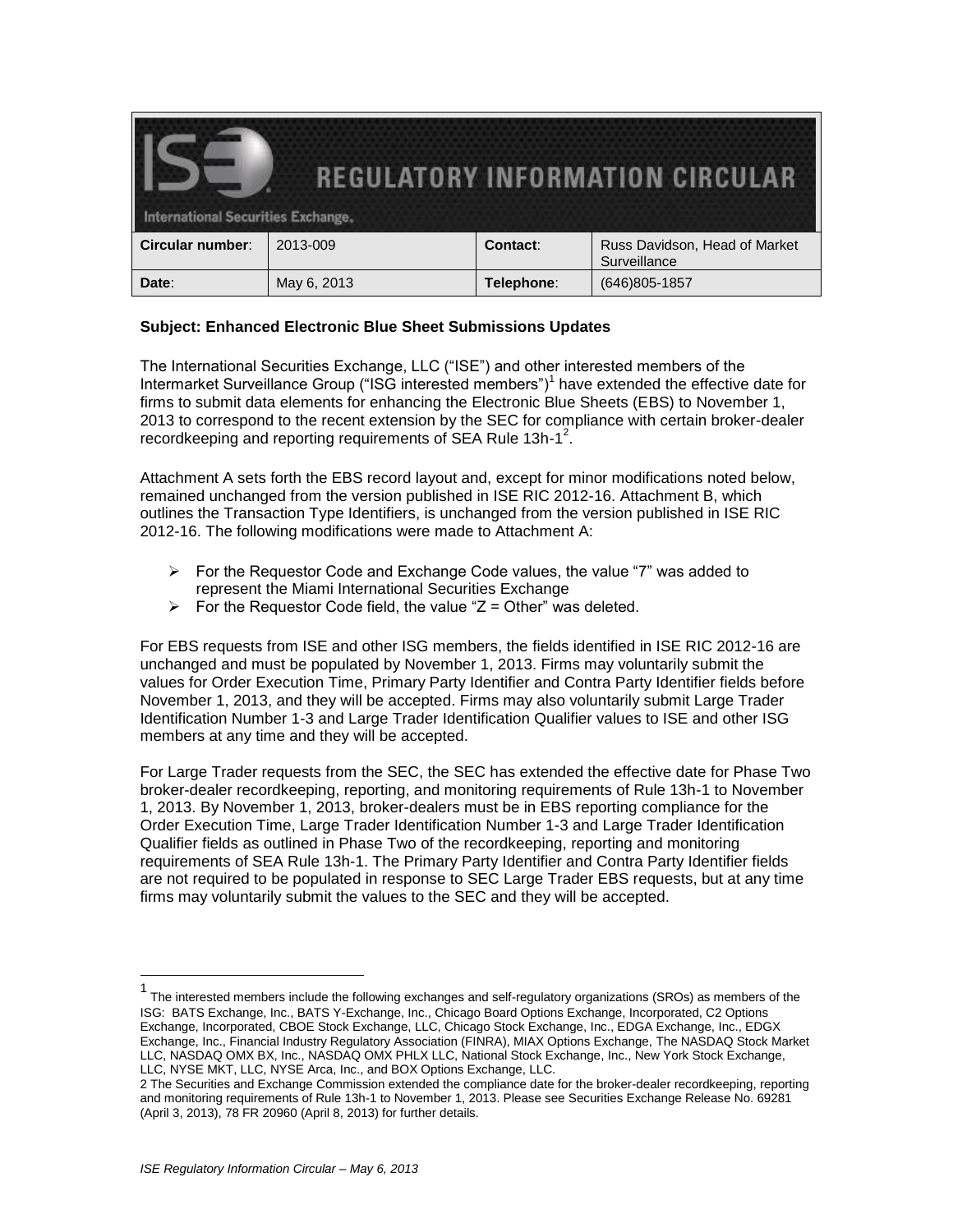## **Blue Sheet Submission Methodology**

Currently, EBS requests are made under specific security symbols and option symbology. As noted in ISE RIC 2012-16*,* firms will be required to submit EBS, when requested, using three additional formats:

- 1. account number and date;
- 2. account number, symbol and date; or
- 3. date range and Primary Party Identifier (a change from the Executing Firm Identifier).

Compliance with this requirement is similarly extended to November 1, 2013.

Additionally, in response to a request from the SEC for large trader transaction records, brokerdealers must be prepared to submit blue sheet data, when requested, by large trader status, including LTID number(s).

## **Blue Sheet Testing**

The Securities Industry Automation Corporation (SIAC) is available to receive blue sheet test files.

Firms can obtain initial testing instructions from SIAC by contacting Eugene Chernovetsky at (212) 656-2867 or [echernovetsky@nyx.com](mailto:echernovetsky@nyx.com) or David Savage at (212) 383-3410 or [dsavage@nyx.com.](mailto:dsavage@nyx.com)

A list of EBS Frequently Asked Questions (FAQs) has been created and previously distributed. The FAQs will be updated from time to time by the ISG members. Please see FINRA's website [www.finra.org/bluesheets/faq](http://www.finra.org/bluesheets/faq) for the most recent version.

Please note that questions concerning the EBS enhancements should be directed to [ebsfaq@finra.org.](mailto:ebsfaq@finra.org)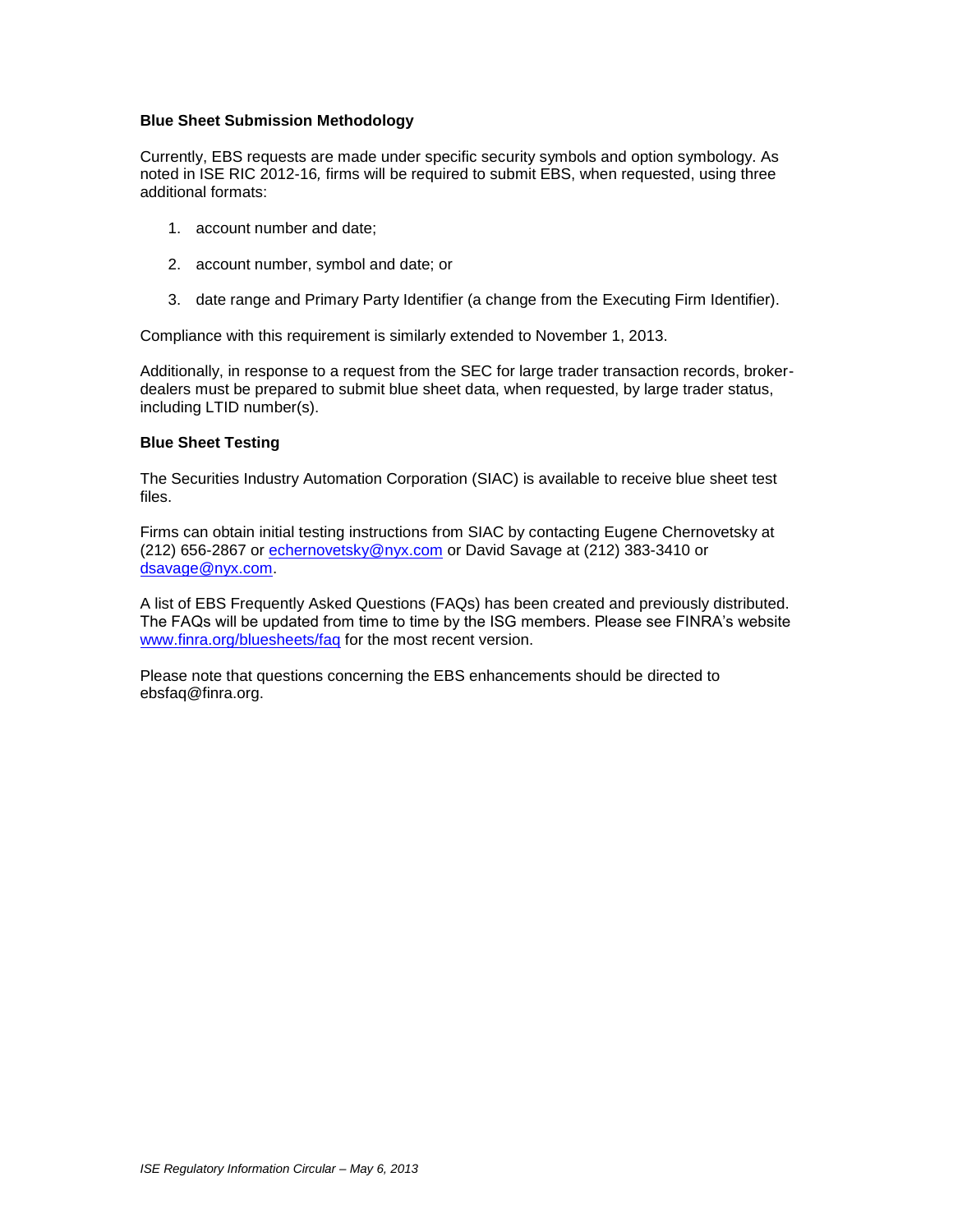## **Attachment A Record Layout for Submission of Trading Information**

| <b>Field</b>    |               |                | <b>Field</b>                                                                              |               |                |                |                                                                 |
|-----------------|---------------|----------------|-------------------------------------------------------------------------------------------|---------------|----------------|----------------|-----------------------------------------------------------------|
| <b>Position</b> |               | <b>Field</b>   | <b>Name/Description/Rema</b>                                                              | <b>Field</b>  | <b>Justify</b> | <b>Picture</b> | <b>Default Value</b>                                            |
| <b>Fro</b><br>m | T<br>$\bf{0}$ | Length         | rks                                                                                       | <b>Format</b> |                | <b>Clause</b>  |                                                                 |
|                 |               |                | ***This record must be<br>the first record of the<br>file***                              |               |                |                |                                                                 |
| $\mathbf{1}$    | 3             | 3              | <b>FILLER</b>                                                                             | A             | LJ             | X(3)           | <b>HDR</b>                                                      |
| $\overline{4}$  | 5             | $\overline{2}$ | <b>FILLER</b>                                                                             | A             | LJ             | X(2)           | .S.                                                             |
| 6               | 10            | 5              | DTRK-SYSID                                                                                | N             | LJ             | 9(5)           | 12343                                                           |
| 11              | 12            | $\overline{2}$ | <b>FILLER</b>                                                                             | A             | LJ             | X(2)           | <b>.E</b>                                                       |
| 13              | 14            | $\overline{2}$ | <b>FILLER</b>                                                                             | N             | LJ             | 9(2)           | 00                                                              |
| 15              | 16            | $\overline{2}$ | <b>FILLER</b>                                                                             | A             | LJ             | X(2)           | $\overline{C}$                                                  |
| 17              | 20            | $\overline{4}$ | <b>DTRK-ORIGINATOR</b><br>Please call SIAC for<br>assignment $(212)$ 383-<br>2210         | $\mathbf A$   | LJ             | X(4)           |                                                                 |
| 21              | 22            | $\overline{2}$ | <b>FILLER</b>                                                                             | A             | LJ             | X(2)           | .S.                                                             |
| 23              | 26            | $\overline{4}$ | DTRK-SUB-<br><b>ORIGINATOR</b><br>Please call SIAC for<br>assignment $(212)$ 383-<br>2210 | A             | LJ             | X(4)           |                                                                 |
| 27              | 27            | $\mathbf{1}$   | <b>FILLER</b>                                                                             | A             | LJ             | X(1)           | B                                                               |
| 28              | 33            | 6              | <b>DTRK-DATE</b><br>Contains submission date.                                             | N             | LJ             | 9(6)           | <b>MMDDYY</b>                                                   |
| 34              | 34            | $\mathbf{1}$   | <b>FILLER</b>                                                                             | A             | LJ             | X(1)           | B                                                               |
| 35              | 59            | 25             | <b>DTRK-DESCRIPTION</b><br>Required to identify this<br>file.                             | Α             | LJ             | X(25)          | <b>FIRM</b><br><b>TRADING</b><br><b>INFORMATIO</b><br>${\bf N}$ |
| 60              | 80            | 21             | <b>FILLER</b>                                                                             | A             | LI             | X(21)          | B                                                               |
| $\mathbf{1}$    | $\mathbf{1}$  | $\mathbf{1}$   | <b>HEADER RECORD</b><br><b>CODE</b><br>Value: Low Values OR<br><b>ZERO</b>                | A             |                | X              |                                                                 |
| $\overline{2}$  | 5             | $\overline{4}$ | <b>SUBMITTING BROKER</b><br><b>NUMBER</b><br>If NSCC member use                           | $A-R$         | LJ             | X(4)           | B                                                               |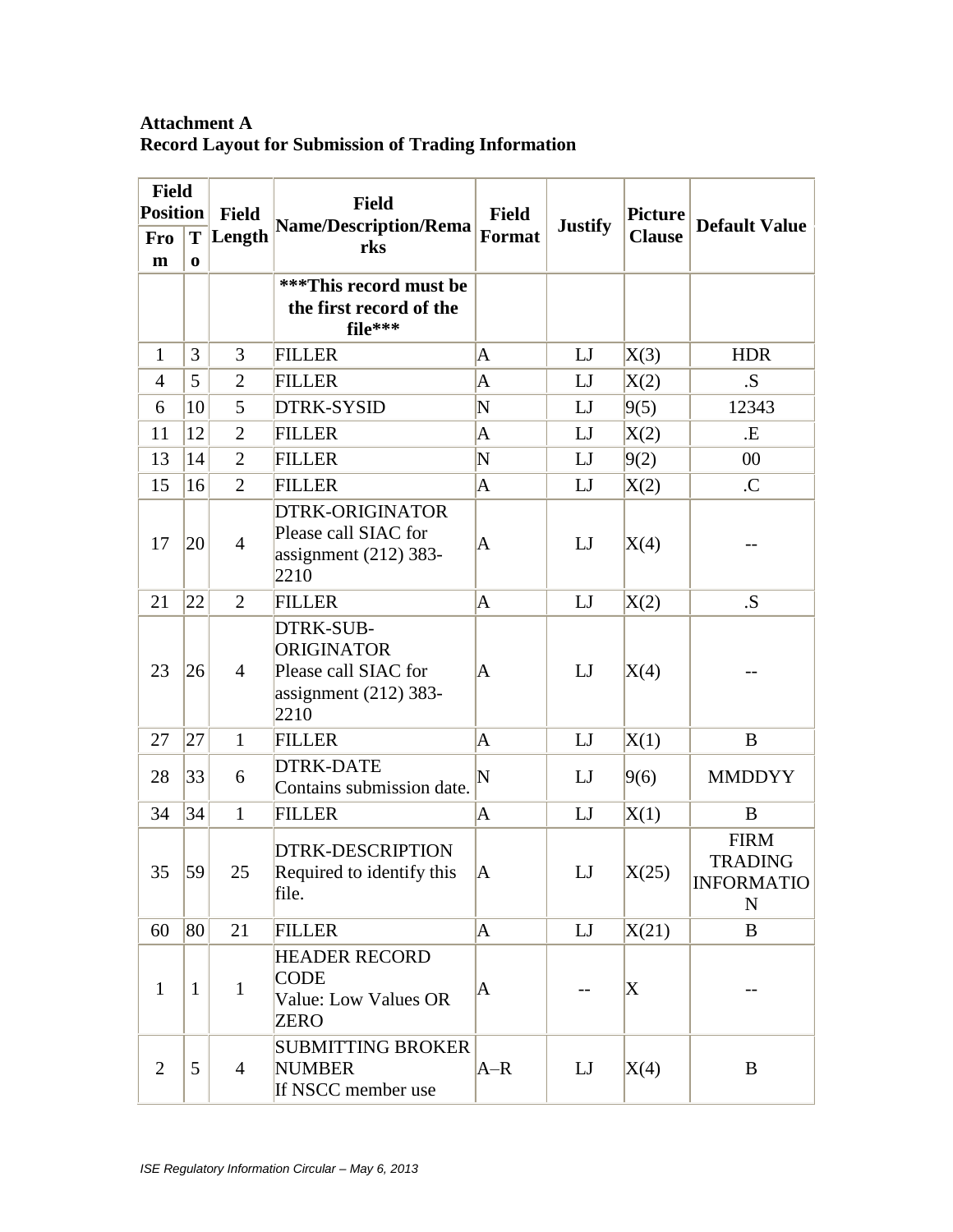|    |    |              | NSCC clearing number.<br>If not a NSCC member,<br>use clearing number<br>assigned to you by your<br>clearing agency.            |                         |                           |   |
|----|----|--------------|---------------------------------------------------------------------------------------------------------------------------------|-------------------------|---------------------------|---|
| 6  | 40 | 35           | <b>FIRM'S REQUEST</b><br><b>NUMBER</b><br>Tracking number used by $ A $<br>the firm to record requests<br>from an organization. |                         | X(35)                     | B |
| 41 | 46 | 6            | <b>FILE CREATION DATE</b><br>Format is YYMMDD                                                                                   | $\overline{\mathbf{A}}$ | X(6)                      |   |
| 47 | 54 | 8            | <b>FILE CREATION TIME</b><br>Format is HH:MM:SS                                                                                 | $\mathbf{A}$            | X(8)                      |   |
| 55 | 55 | $\mathbf{1}$ | <b>REQUESTOR CODE</b><br><b>Requesting Organization</b><br><b>Identification Values:</b>                                        | $\overline{A}$          | $\boldsymbol{\mathrm{X}}$ |   |
|    |    |              | $A = New York Stock$<br>Exchange                                                                                                |                         |                           |   |
|    |    |              | $B = NYSE MKT$ , LLC                                                                                                            |                         |                           |   |
|    |    |              | $C =$ Chicago Stock<br>Exchange                                                                                                 |                         |                           |   |
|    |    |              | $D = NASDAQ OMX$                                                                                                                |                         |                           |   |
|    |    |              | $E = NYSE Area$                                                                                                                 |                         |                           |   |
|    |    |              | $F = NASDAQ OMX BX,$<br>Inc.                                                                                                    |                         |                           |   |
|    |    |              | $G = National Stock$<br>Exchange                                                                                                |                         |                           |   |
|    |    |              | $H = BATS$ Exchange,<br>Inc.                                                                                                    |                         |                           |   |
|    |    |              | $I = International$<br>Securities Exchange                                                                                      |                         |                           |   |
|    |    |              | $J =$ Direct Edge (EDGA<br><b>Exchange and EDGX</b><br>Exchange)                                                                |                         |                           |   |
|    |    |              | $K = Chicago$ Board<br>Options Exchange, C2<br>Options Exchange and<br><b>CBSX (CBOE Stock</b><br>Exchange)                     |                         |                           |   |
|    |    |              | $R = FINRA$                                                                                                                     |                         |                           |   |
|    |    |              | $U = BOX$ Options                                                                                                               |                         |                           |   |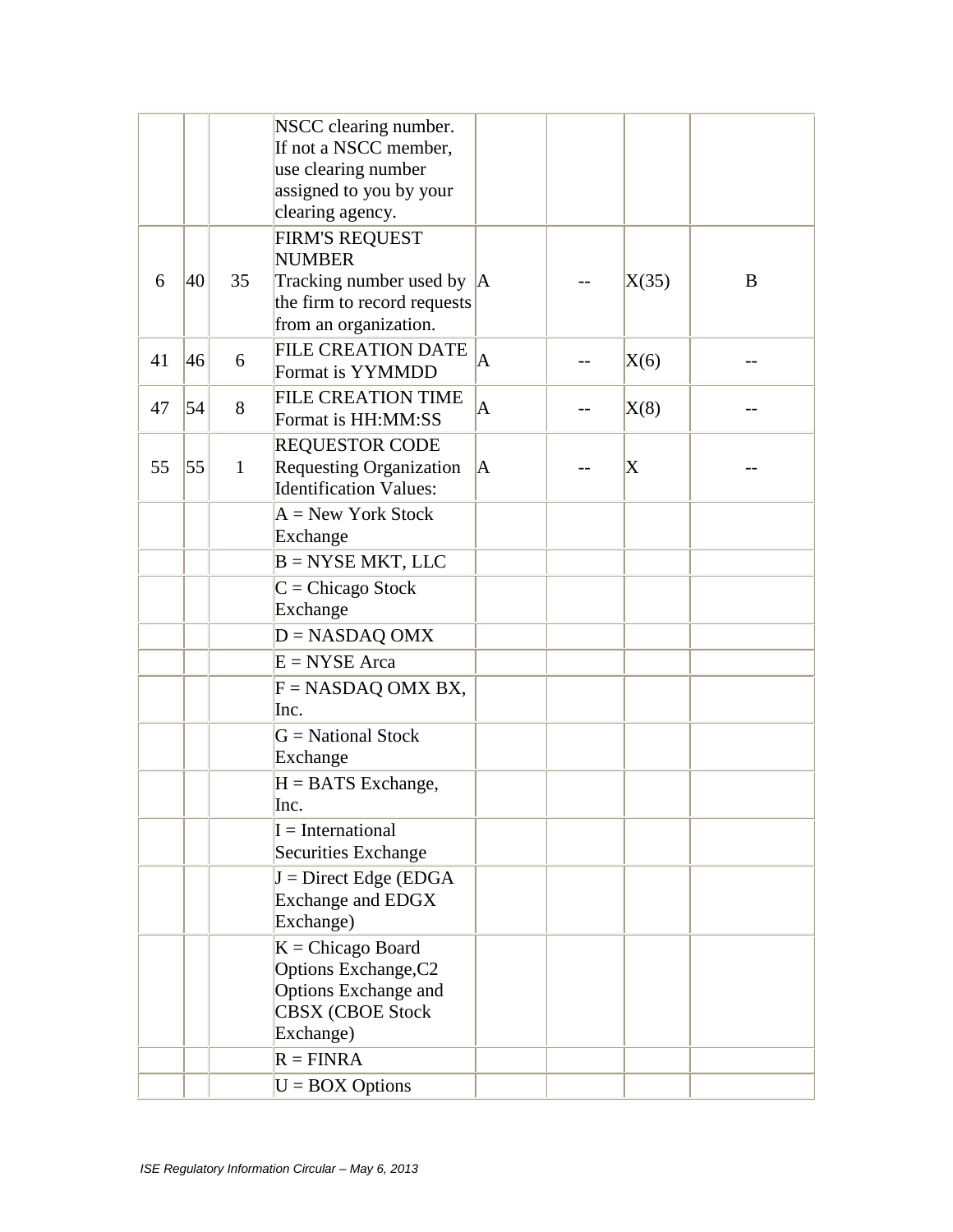|                |    |                | Exchange, LLC                                                                                                                                                                                                                              |       |     |       |   |
|----------------|----|----------------|--------------------------------------------------------------------------------------------------------------------------------------------------------------------------------------------------------------------------------------------|-------|-----|-------|---|
|                |    |                | $X = U.S.$ Securities and<br><b>Exchange Commission</b>                                                                                                                                                                                    |       |     |       |   |
|                |    |                | $Y = BATS$ Y-Exchange,<br>Inc.                                                                                                                                                                                                             |       |     |       |   |
|                |    |                | $7 =$ Miami International<br><b>Securities Exchange</b>                                                                                                                                                                                    |       |     |       |   |
| 56             | 70 | 15             | <b>REQUESTING</b><br><b>ORGANIZATION</b><br><b>NUMBER</b><br>Number assigned by<br>requesting organization                                                                                                                                 | A     | LJ  | X(15) | B |
| 71             | 80 | 10             | <b>FILLER</b>                                                                                                                                                                                                                              | A     | $-$ | X(10) | B |
| 1              | 1  | $\mathbf{1}$   | <b>RECORD SEQUENCE</b><br><b>NUMBER ONE</b><br>The first record of the<br>transaction. Value: 1                                                                                                                                            | A     |     | X     |   |
| $\overline{2}$ | 5  | $\overline{4}$ | <b>SUBMITTING BROKER</b><br><b>NUMBER</b><br><b>Identical to Submitting</b><br><b>Broker Number in Header</b><br>Record                                                                                                                    | $A-R$ | LJ  | X(4)  |   |
| 6              | 9  | $\overline{4}$ | <b>OPPOSING BROKER</b><br><b>NUMBER</b><br>The NSCC clearing house  A-R<br>number of the broker on<br>the other side of the trade.                                                                                                         |       | LI  | X(4)  | B |
| 10             | 21 | 12             | <b>CUSIP NUMBER</b><br>The cusip number<br>assigned to the security.<br>Left justified since the<br>number is nine characters<br>at present $(8 + \text{check digit})$<br>but will expand in the<br>future.                                | A     | LJ  | X(12) | B |
| 22             | 29 | 8              | <b>TICKER SYMBOL</b><br>The symbol assigned to<br>this security. For options<br>(pre-OSI), the OPRA<br>option symbol (space),<br><b>OPRA</b> expiration month<br>symbol and OPRA strike<br>price symbol should be<br>used. (Ex. Maytag May | $A-R$ | LJ  | X(8)  | B |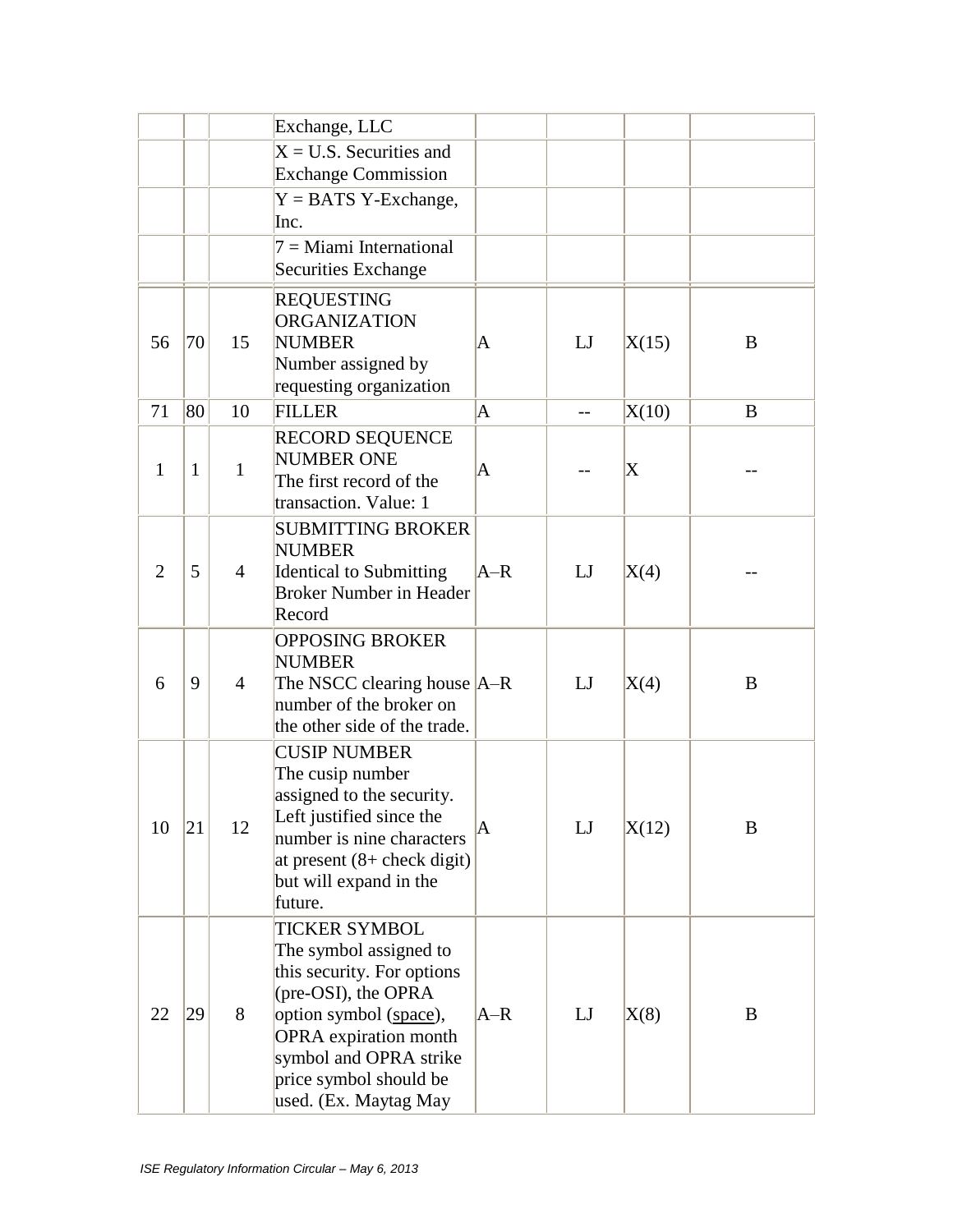|    |    |              | 20 call option series<br>would be reported as<br>MYG ED. This example<br>uses six spaces in the<br>field with a space<br>between the OPRA<br>symbol and the OPRA<br>expiration month.)<br>Post OSI this field must<br>contain OPTIONXX and<br>a Record Sequence<br>Number Six must be<br>completed                                                                                   |       |    |                           |   |
|----|----|--------------|--------------------------------------------------------------------------------------------------------------------------------------------------------------------------------------------------------------------------------------------------------------------------------------------------------------------------------------------------------------------------------------|-------|----|---------------------------|---|
| 30 | 35 | 6            | <b>TRADE DATE</b><br>The date this trade<br>executed. Format is<br>YYMMDD.                                                                                                                                                                                                                                                                                                           | $A-R$ |    | X(6)                      | B |
| 36 | 41 | 6            | <b>SETTLEMENT DATE</b><br>The date this trade will<br>settle. Format is<br><b>YYMMDD</b>                                                                                                                                                                                                                                                                                             | A     |    | X(6)                      | B |
| 42 | 53 | 12           | <b>QUANTITY</b><br>The number of shares or<br>quantity of bonds or<br>option contracts.                                                                                                                                                                                                                                                                                              | $N-R$ | RJ | 9(12)                     | Z |
| 54 | 67 | 14           | <b>NET AMOUNT</b><br>The proceeds of sales or<br>cost of purchases after<br>commissions and other<br>charges.                                                                                                                                                                                                                                                                        | N     | RJ | S9(12)<br>V99             | Z |
| 68 | 68 | $\mathbf{1}$ | BUY/SELL CODE<br>Values: $0 = Buy$ , $1 =$<br>Sale, $2 =$ Short Sale, $3 =$<br>Buy Open, $4 =$ Sell Open,<br>$5 =$ Sell Close, $6 =$ Buy<br>Close. $A = Buy$ Cancel, B<br>$=$ Sell Cancel, $C =$ Short<br>Sale Cancel, $D = Buy$<br>Open Cancel, $E =$ Sell<br>Open Cancel, F = Sell<br>Close Cancel, $G = Buy$<br>Close Cancel. Values 3 to<br>6 and D to G are for<br>options only | $A-R$ |    | $\boldsymbol{\mathrm{X}}$ | B |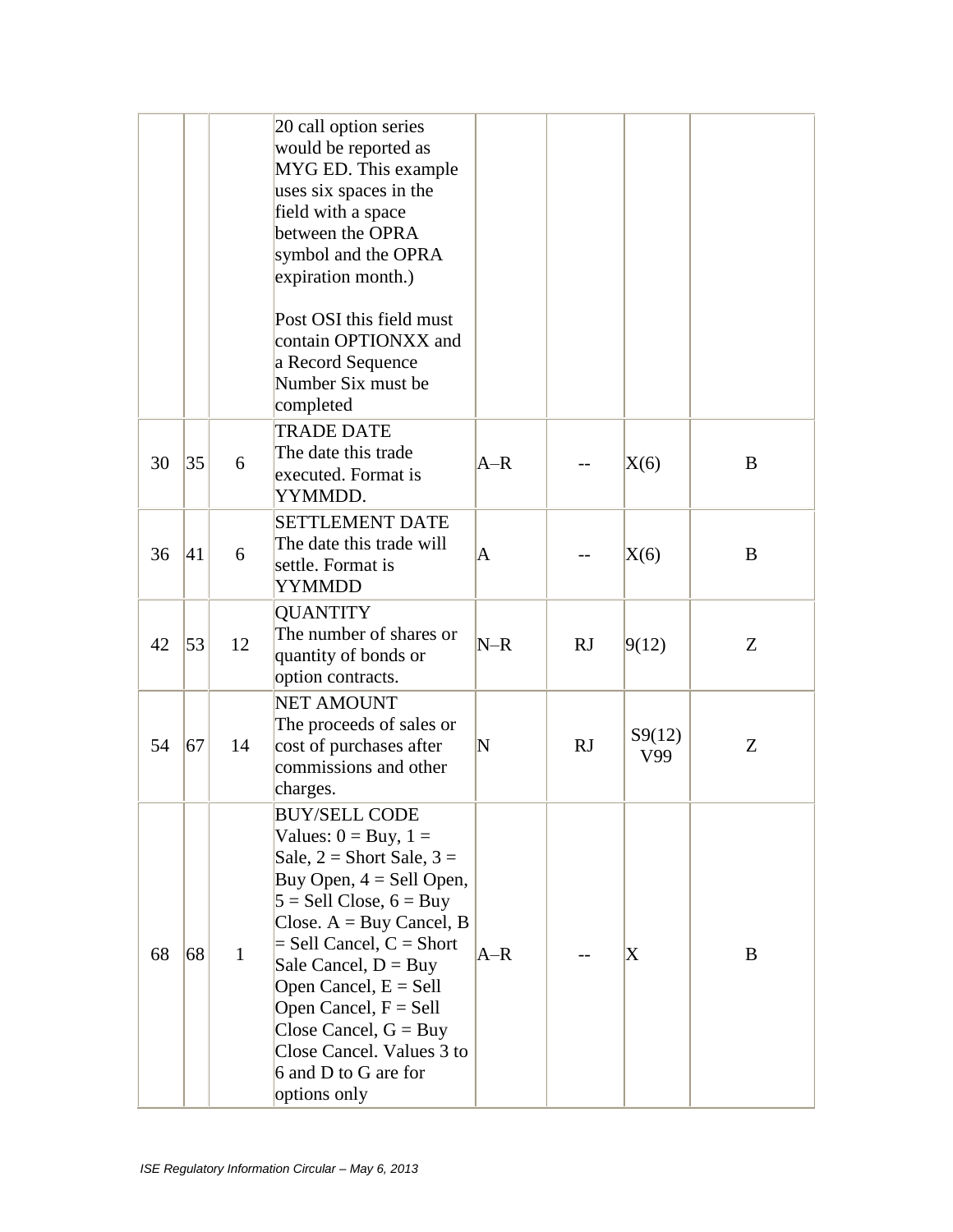| 69 | 78 | 10           | <b>PRICE</b><br>The transaction price.<br>Format: \$\$\$\$ CCCCCC.    | $N-R$ | RJ | 9(4)V(6)                  | Z |
|----|----|--------------|-----------------------------------------------------------------------|-------|----|---------------------------|---|
| 79 | 79 | $\mathbf{1}$ | <b>EXCHANGE CODE</b><br>Exchange where trade<br>was executed. Values: | $A-R$ |    | $\boldsymbol{\mathrm{X}}$ | B |
|    |    |              | $A = New York Stock$<br>Exchange                                      |       |    |                           |   |
|    |    |              | $B = NYSE MKT$ , LLC                                                  |       |    |                           |   |
|    |    |              | $C = Chicago Stock$<br>Exchange                                       |       |    |                           |   |
|    |    |              | $D = NASDAQ$ OMX<br><b>PHLX</b>                                       |       |    |                           |   |
|    |    |              | $E = NYSE Area$                                                       |       |    |                           |   |
|    |    |              | $F = NASDAQ OMX BX,$<br>Inc.                                          |       |    |                           |   |
|    |    |              | $G = National Stock$<br>Exchange                                      |       |    |                           |   |
|    |    |              | $H = BATS$ Exchange,<br>Inc.                                          |       |    |                           |   |
|    |    |              | $I = International$<br><b>Securities Exchange</b>                     |       |    |                           |   |
|    |    |              | $J = C2$ Options Exchange                                             |       |    |                           |   |
|    |    |              | $K = Chicago$ Board<br><b>Options Exchange</b>                        |       |    |                           |   |
|    |    |              | $L =$ London Stock<br>Exchange                                        |       |    |                           |   |
|    |    |              | M =Toronto Stock<br>Exchange                                          |       |    |                           |   |
|    |    |              | $N =$ Montreal Stock<br>Exchange                                      |       |    |                           |   |
|    |    |              | O =TSX Venture<br>Exchange                                            |       |    |                           |   |
|    |    |              | $P =$ Direct Edge (EDGA<br>Exchange)                                  |       |    |                           |   |
|    |    |              | Q=FINRA ADF                                                           |       |    |                           |   |
|    |    |              | $R = NASDAO$<br><b>OMX/NASDAQ OMX</b><br><b>Options Market</b>        |       |    |                           |   |
|    |    |              | $S = Over-the-Counter$                                                |       |    |                           |   |
|    |    |              | $T = Tokyo Stock$<br>Exchange                                         |       |    |                           |   |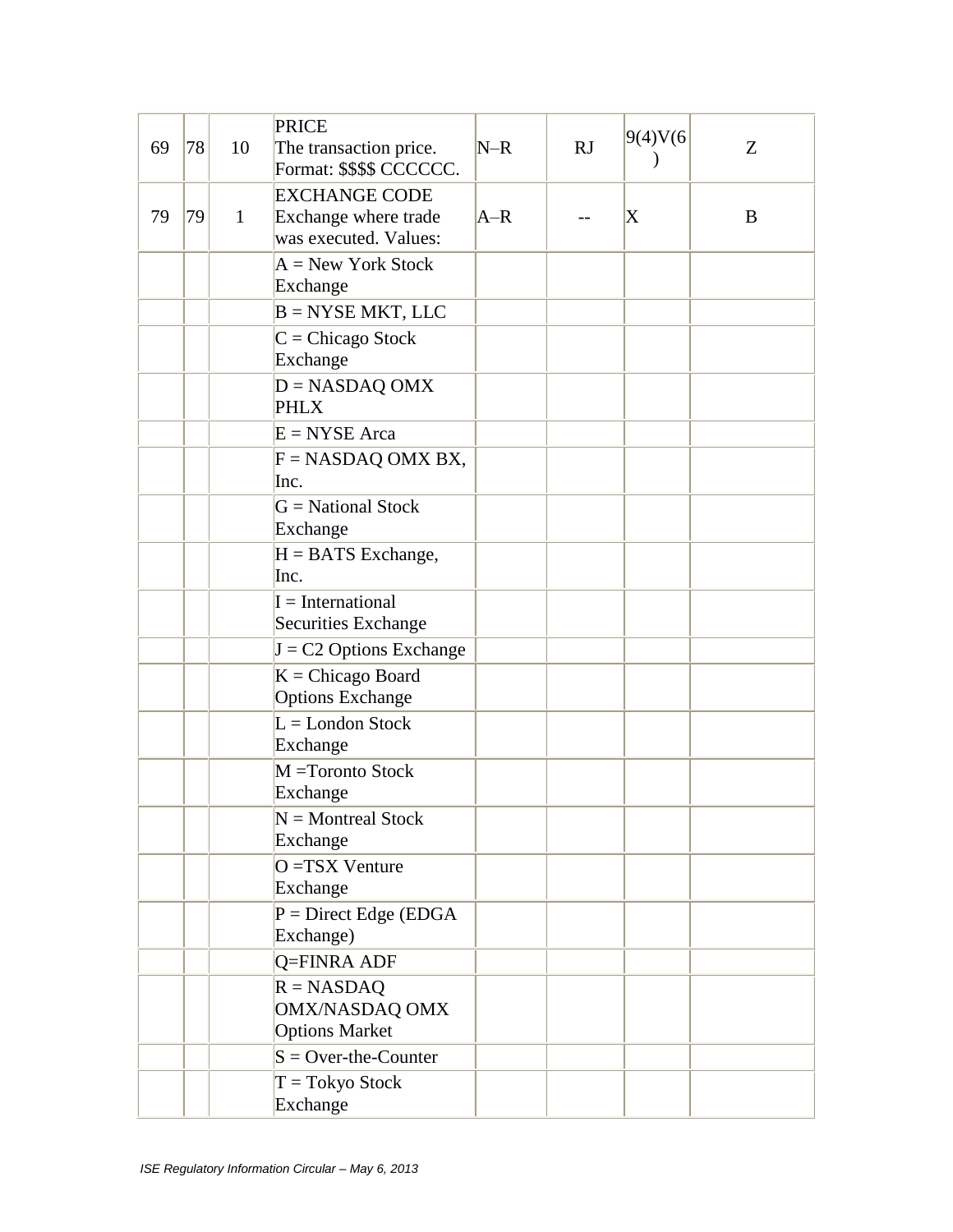|                |                |                | $U = BOX$ Options<br>Exchange, LLC                                                                                                                      |          |             |             |              |
|----------------|----------------|----------------|---------------------------------------------------------------------------------------------------------------------------------------------------------|----------|-------------|-------------|--------------|
|                |                |                | $V = Direct Edge (EDGX)$<br>Exchange)                                                                                                                   |          |             |             |              |
|                |                |                | $W = CBSX (CBOE Stock)$<br>Exchange)                                                                                                                    |          |             |             |              |
|                |                |                | $X = NASDAQ$ OMX<br><b>PSX</b>                                                                                                                          |          |             |             |              |
|                |                |                | $Y = BATS$ Y-Exchange,<br>Inc.                                                                                                                          |          |             |             |              |
|                |                |                | $Z =$ Other                                                                                                                                             |          |             |             |              |
|                |                |                | $7 =$ Miami International<br>Securities Exchange                                                                                                        |          |             |             |              |
| 80             | 80             | $\mathbf{1}$   | <b>BROKER/DEALER</b><br><b>CODE</b><br>Indicate if trade was done<br>for another<br>Broker/Dealer.<br>Values: $0 = No$ ; $1 = Yes$                      | $A-R$    |             | X           | B            |
| 1              | $\mathbf{1}$   | $\mathbf{1}$   | <b>RECORD SEQUENCE</b><br>NUMBER TWO<br>Value: 2                                                                                                        | $\bm{A}$ | --          | X           |              |
| $\overline{2}$ | $\overline{2}$ | $\mathbf{1}$   | <b>SOLICITED CODE</b><br>Values: $0 = No$ ; $1 = Yes$                                                                                                   | $A-R$    |             | $\mathbf X$ | B            |
| 3              | $\overline{4}$ | $\overline{2}$ | <b>STATE CODE</b><br><b>Standard Postal two</b><br>character identification.                                                                            | $A-R$    | --          | X(2)        | B            |
| 5 <sup>5</sup> | 14             | 10             | <b>ZIP CODE/COUNTRY</b><br><b>CODE</b><br>Zip Code—five or nine<br>character (zip plus four)<br>Country code-for future<br>use.                         | $A-R$    | LJ          | X(10)       | B            |
| 15             | 22             | 8              | <b>BRANCH</b><br>OFFICE/REGISTERED<br><b>REPRESENTATIVE</b><br><b>NUMBER</b><br>Each treated as a four-<br>character field.<br>Both are left justified. | $A-R$    | $_{\rm LJ}$ | X(8)        | B            |
| 23             | 28             | 6              | <b>DATE ACCOUNT</b><br><b>OPENED</b><br>Format is YYMMDD                                                                                                | $A-R$    |             | X(6)        | $\mathbf{B}$ |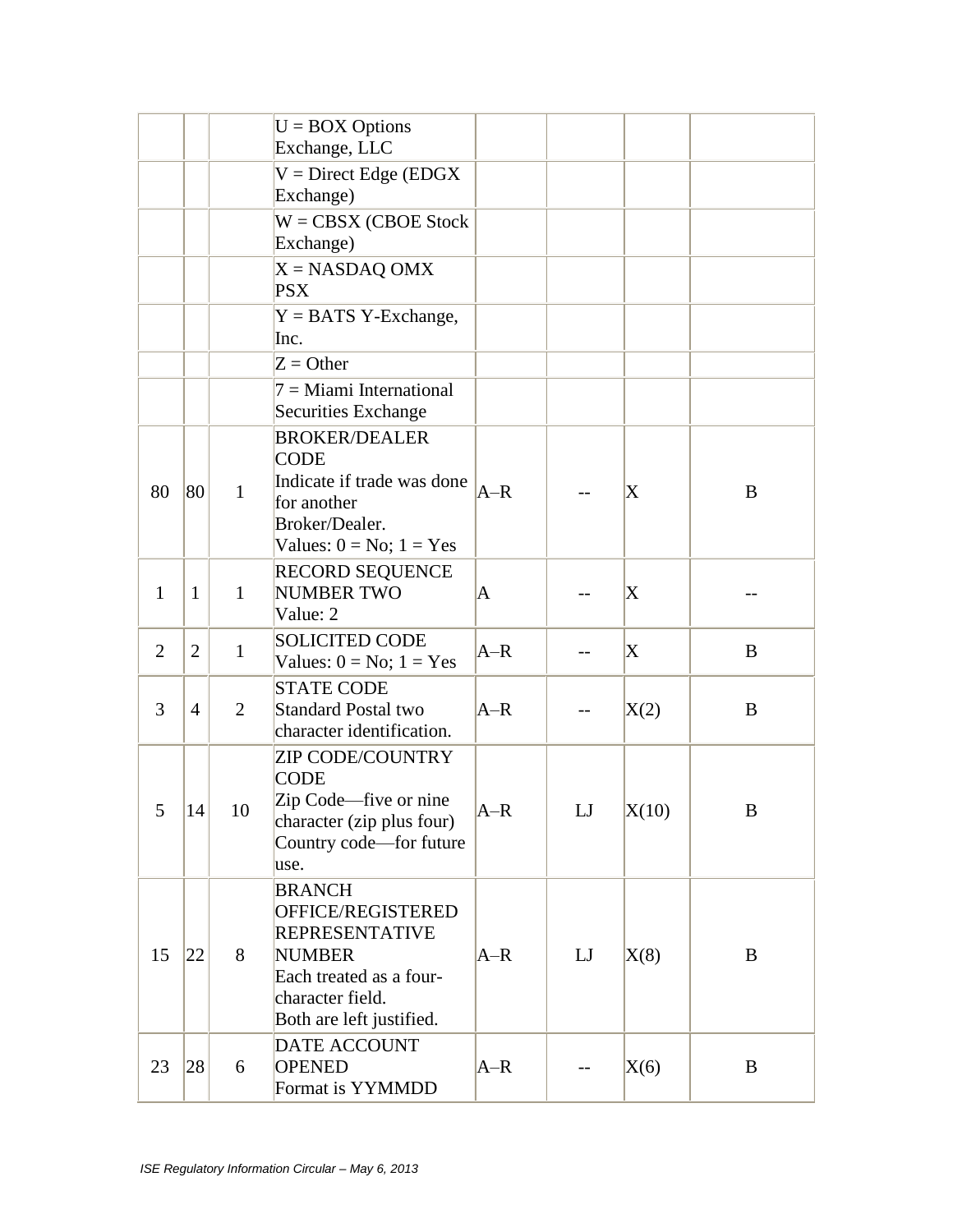| 29             | 48           | 20           | <b>SHORT NAME FIELD</b><br>Contains last name<br>followed by comma (or<br>space) then as much of<br>first name as will fit. | $\bm{A}$     | LI   | X(20) | B            |
|----------------|--------------|--------------|-----------------------------------------------------------------------------------------------------------------------------|--------------|------|-------|--------------|
| 49             | 78           | 30           | <b>EMPLOYER NAME</b>                                                                                                        | A            | LI   | X(30) | B            |
| 79             | 79           | $\mathbf{1}$ | <b>TIN 1 INDICATOR</b><br>Values: $1 = SS#$ ; $2 = TIN$                                                                     | $A-R$        | $-$  | X     | B            |
| 80             | 80           | $\mathbf{1}$ | <b>TIN 2 INDICATOR</b><br>Values: $1 = SS#$ ; $2 =$<br>TIN-for future use.                                                  | $\mathbf{A}$ |      | X     | $\bf{B}$     |
| $\mathbf{1}$   | $\mathbf{1}$ | $\mathbf{1}$ | RECORD SEQUENCE<br><b>NUMBER THREE</b><br>Value: 3                                                                          | A            |      | X     |              |
| $\overline{2}$ | 10           | 9            | <b>TIN ONE</b><br><b>Taxpayer Identification</b><br>Number<br>Social Security or Tax ID<br>Number.                          | $A-R$        | LI   | X(9)  | B            |
| 11             | 19           | 9            | <b>TIN TWO</b><br>Taxpayer Identification<br>Number #2<br>Reserved for future use.                                          | A            | LI   | X(9)  | B            |
| 20             | 20           | $\mathbf{1}$ | NUMBER OF N&A<br><b>LINES</b>                                                                                               | A            |      | X     | $\bf{B}$     |
| 21             | 50           | 30           | <b>NAME AND ADDRESS</b><br><b>LINE ONE</b>                                                                                  | $A-R$        | LJ   | X(30) | B            |
| 51             | 80           | 30           | <b>NAME AND ADDRESS</b><br><b>LINE TWO</b>                                                                                  | $A-R$        | LJ   | X(30) | $\bf{B}$     |
| 1              | $\mathbf{1}$ |              | <b>RECORD SEQUENCE</b><br><b>NUMBER FOUR</b>                                                                                | A            | $--$ | X     |              |
|                |              |              | Value: 4                                                                                                                    |              |      |       |              |
| $\overline{2}$ | 31           | 30           | <b>NAME AND ADDRESS</b><br><b>LINE THREE</b>                                                                                | $A-R$        | LJ   | X(30) | B            |
| 32             | 61           | 30           | <b>NAME AND ADDRESS</b><br><b>LINE FOUR</b>                                                                                 | $A-R$        | LI   | X(30) | $\mathbf{B}$ |
| 62             | 62           | $\mathbf{1}$ | <b>TRANSACTION TYPE</b><br><b>IDENTIFIERS</b><br>See Attachment B for<br>current codes.                                     | $A-R$        |      | X     | B            |
| 63             | 80           | 18           | <b>ACCOUNT NUMBER</b><br>Account number                                                                                     | $A-R$        | LJ   | X(18) | B            |
| $\mathbf{1}$   | $\mathbf{1}$ | $\mathbf{1}$ | RECORD SEQUENCE                                                                                                             | A            | $-$  | X(1)  | $-$          |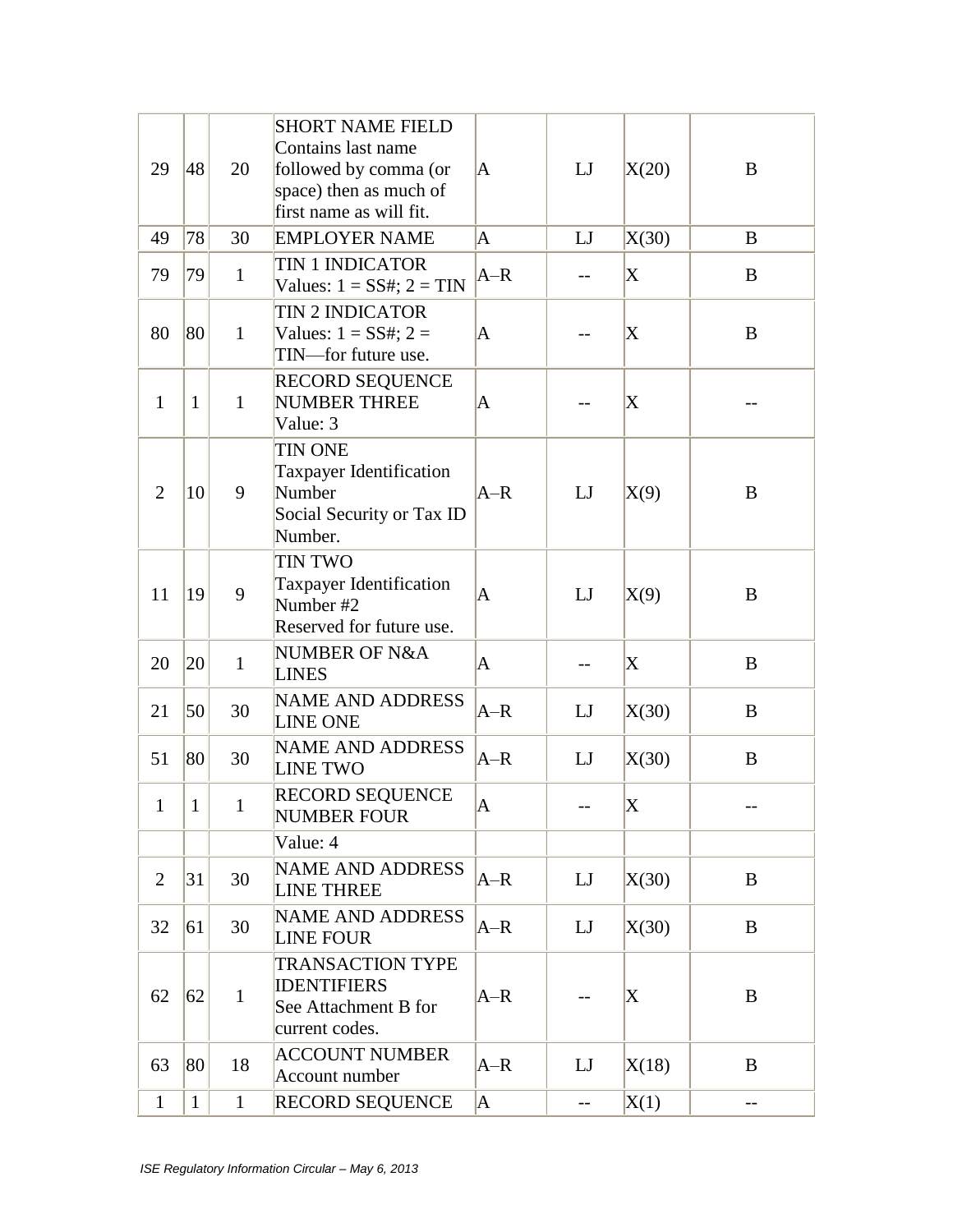|                |              |                | <b>NUMBER FIVE</b><br>Value: 5                                                                                                                  |       |             |                   |   |
|----------------|--------------|----------------|-------------------------------------------------------------------------------------------------------------------------------------------------|-------|-------------|-------------------|---|
| $\overline{2}$ | 31           | 30             | <b>NAME AND ADDRESS</b><br><b>LINE FIVE</b>                                                                                                     | $A-R$ | LJ          | X(30)             | B |
| 32             | 61           | 30             | <b>NAME AND ADDRESS</b><br><b>LINE SIX</b>                                                                                                      | $A-R$ | $_{\rm LJ}$ | X(30)             | B |
| 62             | 65           | $\overline{4}$ | <b>PRIME BROKER</b><br>Clearing number of the<br>account's prime broker.                                                                        | $A-R$ | $_{\rm LJ}$ | X(4)              | B |
| 66             | 66           | $\mathbf{1}$   | <b>AVERAGE PRICE</b><br><b>ACCOUNT</b><br>$1 =$ recipient of average<br>price transaction.<br>$2$ = average price account<br>itself.            | $N-R$ |             | 9(1)              | Z |
| 67             | 71           | 5              | <b>DEPOSITORY</b><br><b>INSTITUTION</b><br><b>IDENTIFIER</b><br>Identifying number<br>assigned to the account by<br>the depository institution. | $A-R$ | LI          | X(5)              | B |
| 72             | 77           | 6              | <b>Order Execution Time</b><br>HHMMSS - Time format<br>will be in Eastern Time<br>and 24 hour format.                                           | $A-R$ | LJ          |                   |   |
| 78             | 80           | 3              | <b>FILLER</b>                                                                                                                                   | A     | $-$         | X                 | B |
| $\mathbf{1}$   | $\mathbf{1}$ | $\mathbf{1}$   | <b>RECORD SEQUENCE</b><br><b>NUMBER SIX</b><br>Value: 6                                                                                         | A     |             |                   |   |
| 2              | 9            | 8              | DERIVATIVE SYMBOL<br>The symbol assigned to<br>the derivative                                                                                   | A-R   | LJ          | $\qquad \qquad -$ | В |
| 10             | 15           | 6              | <b>EXPIRATION DATE</b><br>The date the option<br>expires. Format is<br><b>YYMMDD</b>                                                            | A-R   |             |                   | B |
| 16             | 16           | $\mathbf{1}$   | <b>CALL/PUT INDICATOR</b><br>$C = Call, P = Put$                                                                                                | $A-R$ |             |                   | B |
| 17             | 24           | 8              | <b>STRIKE DOLLAR</b><br>The dollar amount of the<br>strike price                                                                                | $N-R$ | RJ          |                   | Z |
| 25             | 30           | 6              | <b>STRIKE DECIMAL</b><br>The decimal amount of                                                                                                  | $N-R$ | RJ          |                   | Z |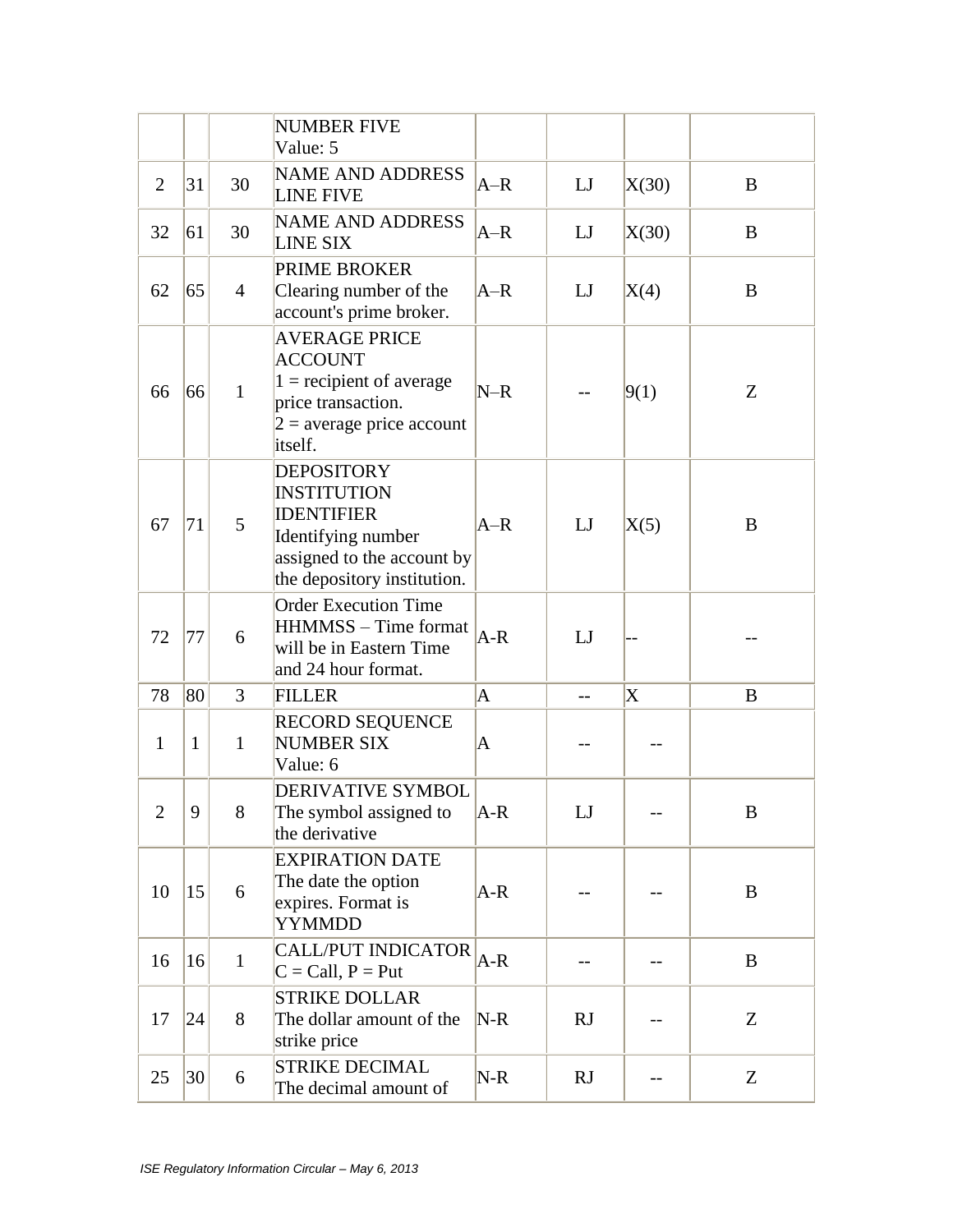|                |              |              | the strike price                                                                                                                                                                                                |              |             |       |   |
|----------------|--------------|--------------|-----------------------------------------------------------------------------------------------------------------------------------------------------------------------------------------------------------------|--------------|-------------|-------|---|
| 31             | 80           | 50           | <b>FILLER</b>                                                                                                                                                                                                   | A            | $_{\rm LJ}$ | $-$   | B |
| $\mathbf{1}$   | $\mathbf{1}$ | $\mathbf{1}$ | <b>RECORD SEQUENCE</b><br><b>NUMBER SEVEN</b><br>Value: 7                                                                                                                                                       | A            |             |       |   |
| $\overline{2}$ | 14           | 13           | Large Trader<br><b>Identification 1</b>                                                                                                                                                                         | $A-R$        | LJ          |       | Z |
| 15             | 27           | 13           | Large Trader<br><b>Identification 2</b>                                                                                                                                                                         | A-R          | LI          | --    | Z |
| 28             | 40           | 13           | Large Trader<br><b>Identification 3</b>                                                                                                                                                                         | $A-R$        | LJ          | --    | Z |
| 41             | 41           | $\mathbf{1}$ | Large Trader<br><b>Identification Qualifier</b>                                                                                                                                                                 | $A-R$        | LJ          | $-$   | Z |
| 42             | 49           | 8            | Primary Party Identifier<br>Identity of the party to the<br>trade that is represented<br>by the Submitting Broker<br>of an EBS. Acceptable<br>values include MPID,<br>CRD or OCC Clearing<br>Number.            | $A-R$        | LI          |       | B |
| 50             | 57           | 8            | Contra Party Identifier<br>Identity of the contra<br>party to the trade that is<br>represented by the<br>Opposing Broker of an<br>EBS. Acceptable values<br>include MPID, CRD or<br><b>OCC Clearing Number.</b> | $A-R$        | LJ          |       | B |
| 58             | 80           | 23           | <b>FILLER</b>                                                                                                                                                                                                   | $\mathsf{A}$ | LJ          | $-$   | B |
| 1              | $\mathbf{1}$ | $\mathbf{1}$ | TRAILER RECORD<br><b>DATE</b><br>One record per<br>submission. Must be the<br>last record on the file.<br>Value: High Values or<br>"9"                                                                          | A            | --          | X     |   |
| 2              | 17           | 16           | TOTAL<br><b>TRANSACTIONS</b><br>The total number of<br>transactions. This total<br>excludes Header and<br>Trailer Records.                                                                                      | N            | RJ          | 9(16) | B |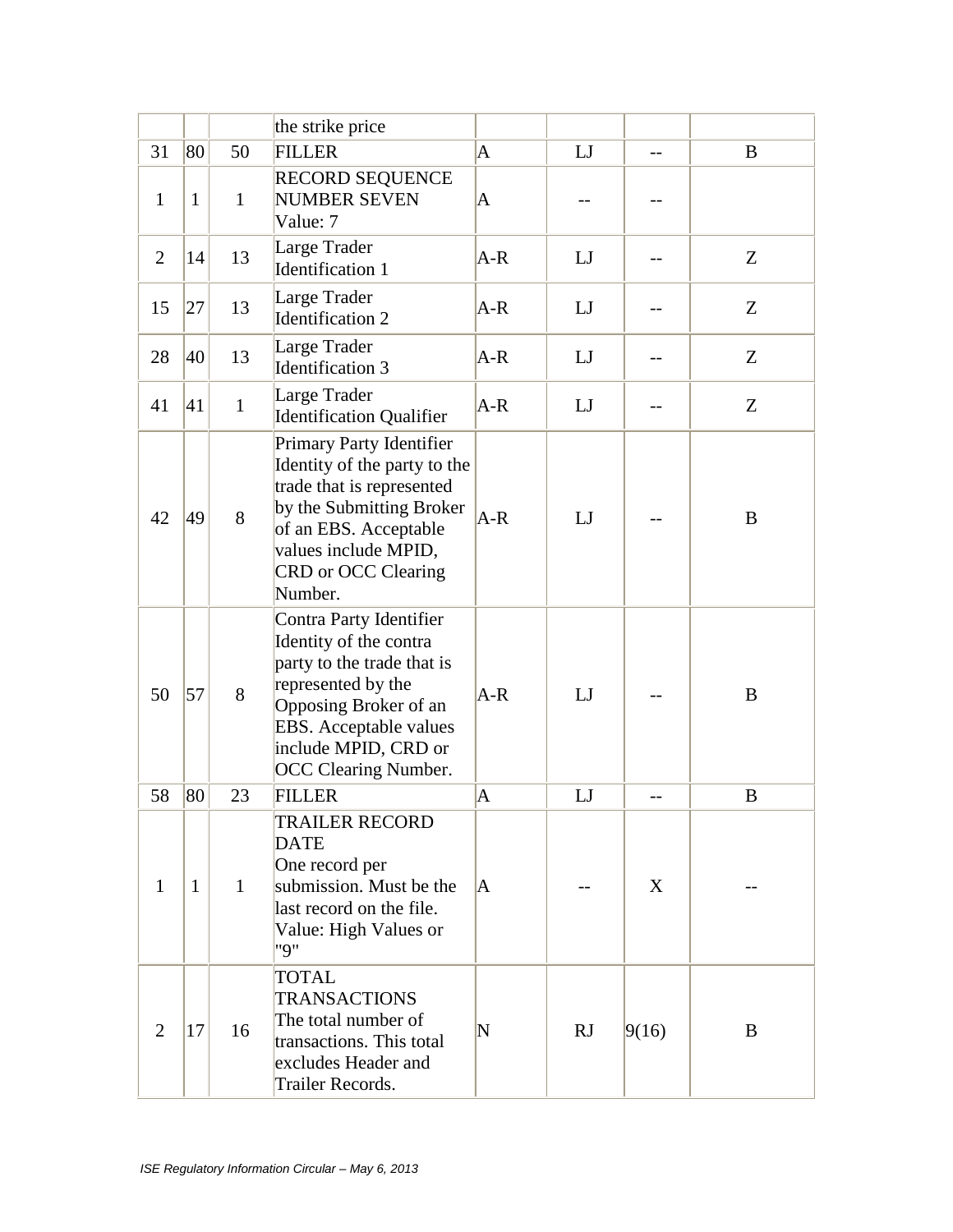| 18 | 33 | 16 | <b>TOTAL RECORDS ON</b><br>FILE<br>The total number of 80<br>byte records. This total<br>includes Header and<br>Trailer Records, but not<br>the Datatrak Header<br>Record <i>(i.e.,</i> it does not<br>include the first record on<br>the file). | N                                                                                | RJ                                                                                                      | 9(16) | Z |
|----|----|----|--------------------------------------------------------------------------------------------------------------------------------------------------------------------------------------------------------------------------------------------------|----------------------------------------------------------------------------------|---------------------------------------------------------------------------------------------------------|-------|---|
| 34 | 80 | 47 | <b>FILLER</b>                                                                                                                                                                                                                                    | A                                                                                |                                                                                                         | X(47) | B |
|    |    |    | <b>Field Format</b><br>$A =$ Alphanumeric (all<br>caps)<br>$N =$ Numeric<br>$P =$ Packed<br>$B = Binary$<br>$R =$ Validation Required                                                                                                            | <b>Default</b><br><b>Values</b><br>$B =$<br><b>Blanks</b><br>$Z=$ Zero $ $ on of | <b>Justify</b><br>$RJ =$<br>Right<br>Justificati<br>Data<br>$LI = Left$<br>Justificati<br>on of<br>Data |       |   |